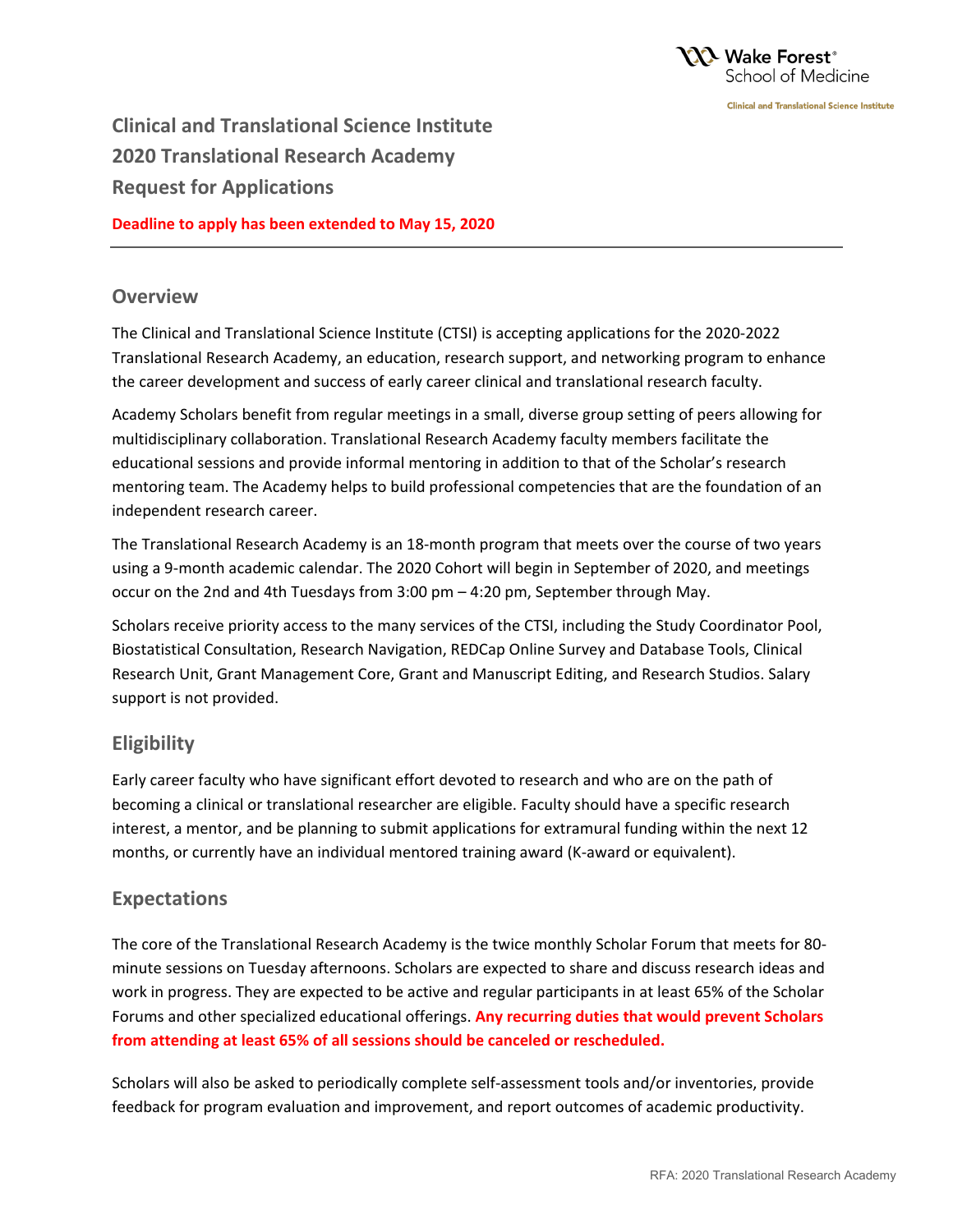Scholars agree to be contacted by CTSI regarding their activities in clinical and translational research for up to 15 years.

## **Application**

Applications to the Translational Research Academy must be submitted using the online form and are due by **Friday, May 15, 2020.**

Application Form:<https://redcap.wakehealth.edu/redcap/surveys/?s=9EPAX3AHKH>

All applications will be reviewed by the Translational Research Academy faculty.

The following items will be required for your application:

#### **Demographic Background**

- Name, Degrees
- Academic Title
- Department/Section
- Protected Time
	- What percentage of your effort is protected for research?
	- How many hours per week do you spend on research?
	- How is your protected time currently funded?
- Career Development or Training Grants
	- List any individual or institutional training grants which you are participating in or have received. Include funding source and date of award.
- Primary Mentor's Name, Degrees, Department
- Mentoring Team Members' Names, Degrees, Departments

#### **Current Clinical and Translational Science Research Interests and Activities**

Describe your current clinical and translation science research interests and research-related activities. (One page maximum.)

#### **Areas for Professional Development**

Describe training you need to become a successful independent investigator. (Half page maximum.)

#### **Research Plan**

Explain your strategy to obtain your first independent research or career development grant. Applicants who already have a career development award should discuss their strategy for transitioning to independent funding. (One page maximum.)

Address the following components, to the extent possible:

1. Summary of central research question or hypothesis